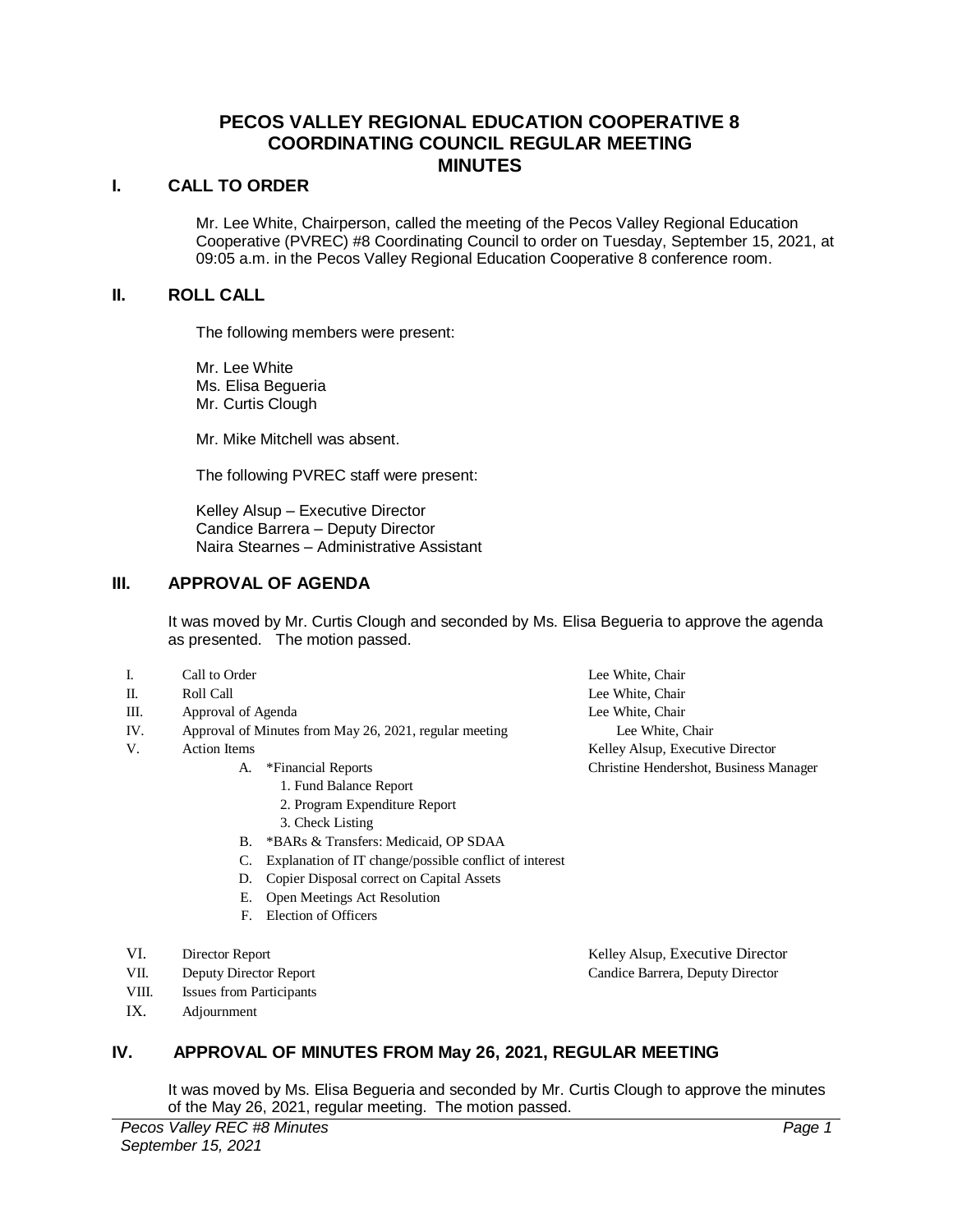# **V. ACTION ITEMS**

### A. Financial Reports

Financial reports were given by Ms. Alsup.

It was moved by Mr. Curtis Clough and seconded by Ms. Elisa Begueria to approve all Financial Reports as presented. The motion passed.

B. B.A.R.s and Transfers: Medicaid, OP, SDAA

Ms. Alsup presented the B.A.R.s and Transfers with the initial funds for SDAA at \$260, 440.00

A motion was made by Ms. Elisa Begueria and seconded by Mr. Curtis Clough to approve the B.A.R.s and Transfers as presented. The motion passed with a 3-0 vote.

C. Explanation of IT change/Possible conflict of interest.

Ms. Alsup presented a letter to the board explaining how the REC became a customer of Elite Customer Centered Solutions and contracted with the company for its IT needs.

The board made the decision to remove this as an action item. No action was taken regarding this subject.

D. Copier Disposal correction on Capital Assets

Ms. Alsup informed the board that during the REC's 2020-2021 Audit, the auditors recommended that the REC properly dispose of the XEROX Copier rather than simply deleting it from the Capital Assets list. Ms. Alsup asked the board to approve the disposal of the XEROX Copier from the Capital Assets list.

A motion was made and seconded by Ms. Elisa Begueria to approve the disposal of the XEROX Copier from the Capital Assets list. The motion passed with a 3-0 vote.

E. Open Meetings Act Resolution

Ms. Alsup presented to the board Resolution 2021-21 #1 "Open Meetings Act Resolution".

A motion was made Ms. Elisa Begueria and seconded Mr. Curtis Clough to approve Resolution 2021-21 #1 "Open Meetings Act Resolution". The motion passed with a 3-0 vote.

F. Election of Officers

With the retirement of Ms. Lesa Dodd and Mr. Ricky Williams, Ms. Kelley recommended that there be an Election of Officers.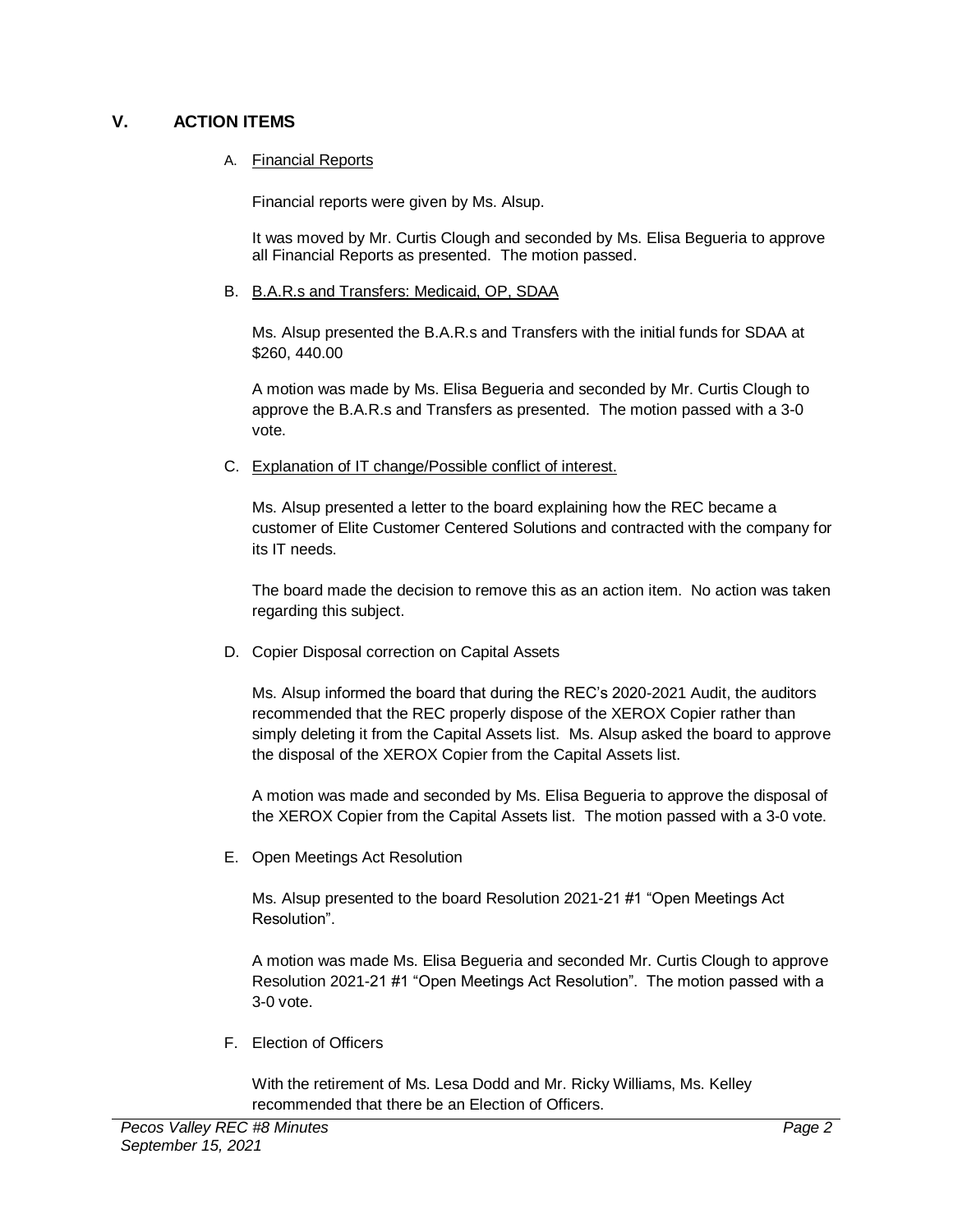Ms. Elisa Begueria nominated Mr. Lee White for Chairperson. Mr. Curtis Clough seconded the nomination. The motion passed with 3-0 vote.

Mr. Curtis Clough nominated Ms. Elisa Begueria for Vice Chairperson. Mr. Lee White seconded the nomination. The motion passed with 3-0 vote.

# **VI. DIRECTORS REPORT**

Ms. Kelley Alsup presented the Director's Report with the following topics:

- A. Audit Update The REC had its audit in August with minimal findings.
- B. Collateral increase request/ First American Bank Board recommended leaving everything as is.
- C. Mileage change: using 80% or 100%? What is everyone using? Board members stated they stay the same at 80%.
- D. House Bill 3: Lee/Discussion On pages 169-170 it states that there must be given two weeks of related Covid sick-leave.
- E. GRT change in Rate/invoices (7.8958% Eddy County, PVREC 8 Location) Starting July 1, 2021, GRT is to be charged based on the location services are provided and not location of the company providing the services. This will change all tax rates charged by contracting providers to the Eddy County rate since that is where the REC is located.
- F. Driver's Ed New Mexico Update (Naira) Currently have over 50 students enrolled for the Fall semester. The cost per student increased to \$225 to cover mailing costs.
- G. SystemsGo updates/launch Back to normal with 15 schools offering SystemsGo classes, and we plan to launch close to 30 rockets at the 2022 Rocket Launch in April.
- H. LETRS training upcoming (Candice) Candice confirmed that our districts are set up to start LETRS training with her. Training will be twice a month on Fridays starting in October.
- I. Zero Tolerance Cannabis Policy The REC was interested in the districts' policy regarding the legalization of recreational marijuana. Feedback from districts is that it is not allowed on campus and a medical card must be provided.
- J. Admin CFT Meetings The board suggested holding virtual meetings first.
- K. Budget ask for RECs/LFC hearing next week (9/23/21) The board supports the RECs decision to ask for more money.
- L. New Social Worker/Background check The background check has been cleared.
- M. COVID updates/needs/ supports from us?